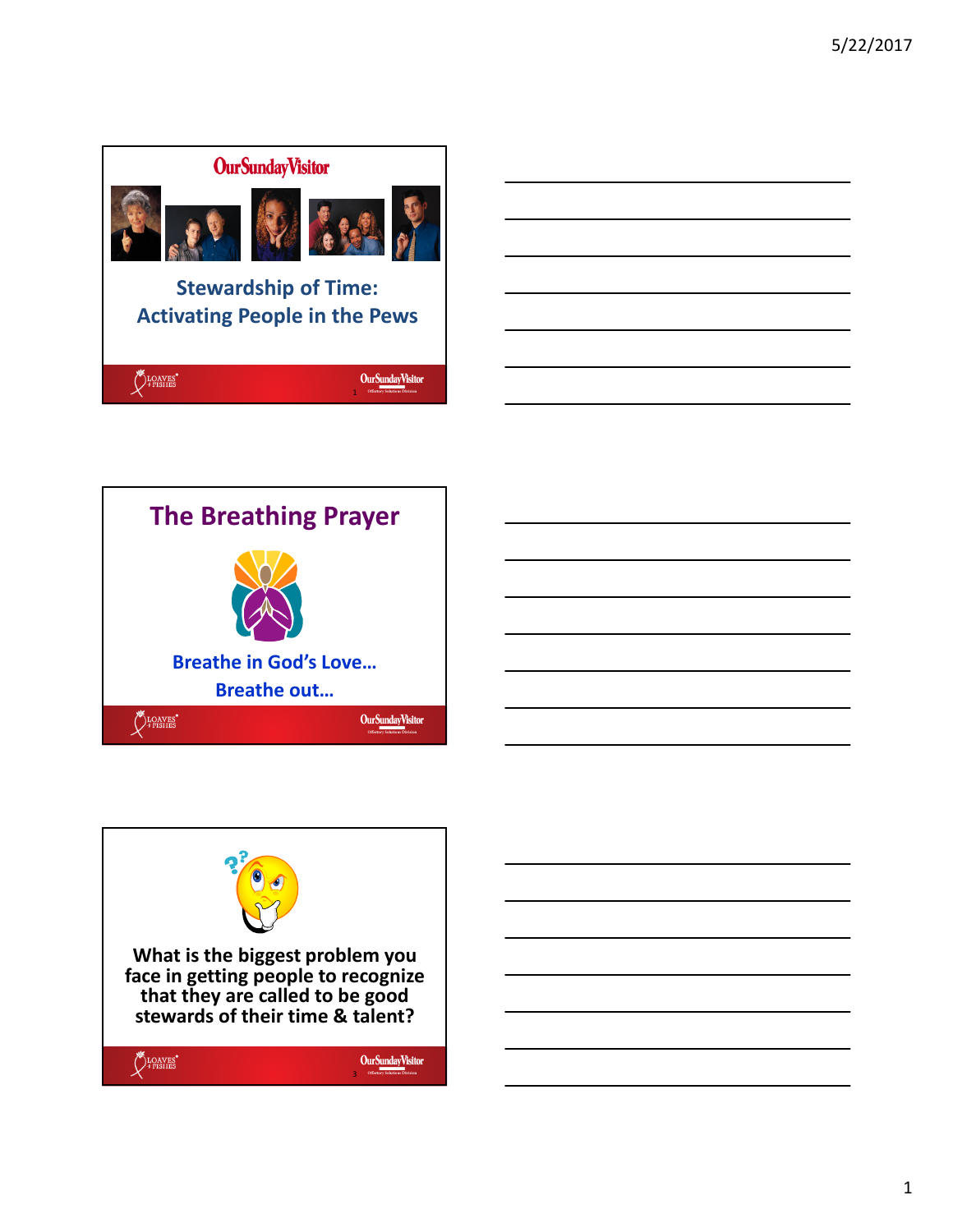## **What's the problem?**

- **List of reliable people is getting low**
- **Hard to get young people involved**
- **Difficulty with people making a commitment**
- **People don't follow through on commitment**
- **No one wants to do what you want them to do**







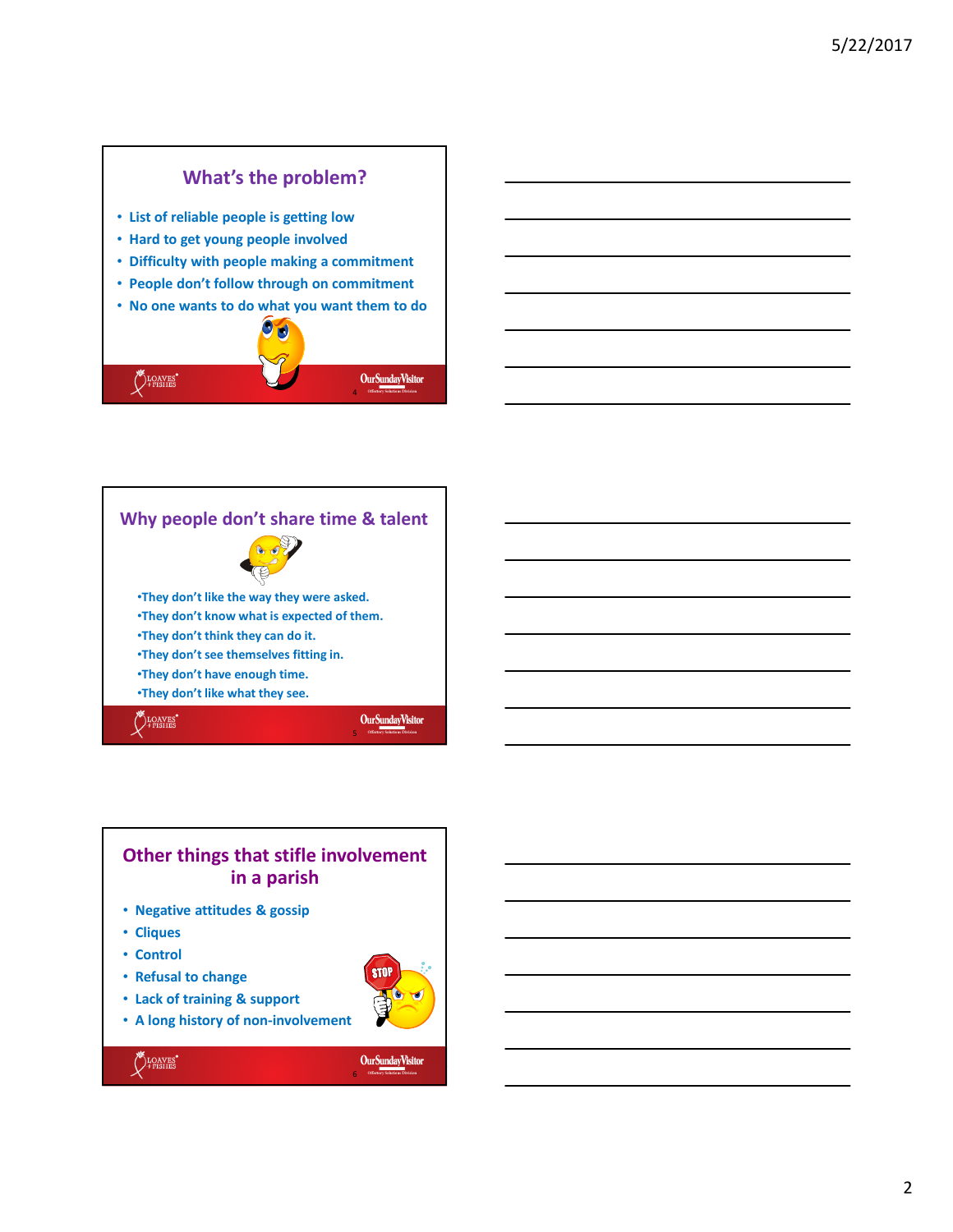





## **We can use what's in our bundle…** • **To make the world a better place.** • **To exploit others and make the world a crueler place.**

• **Or we can take our gifts for granted.**



9

Our Sunday Visitor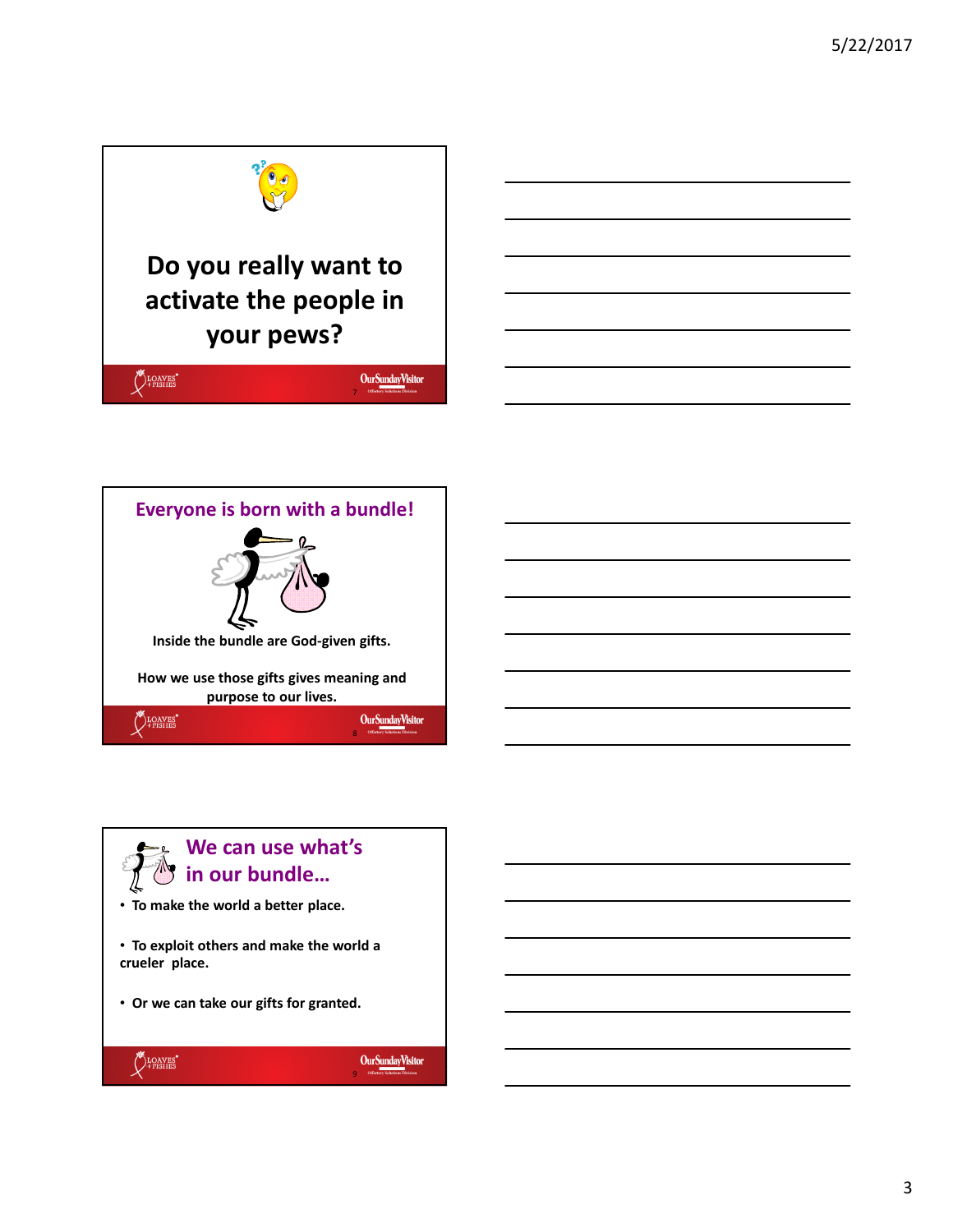





4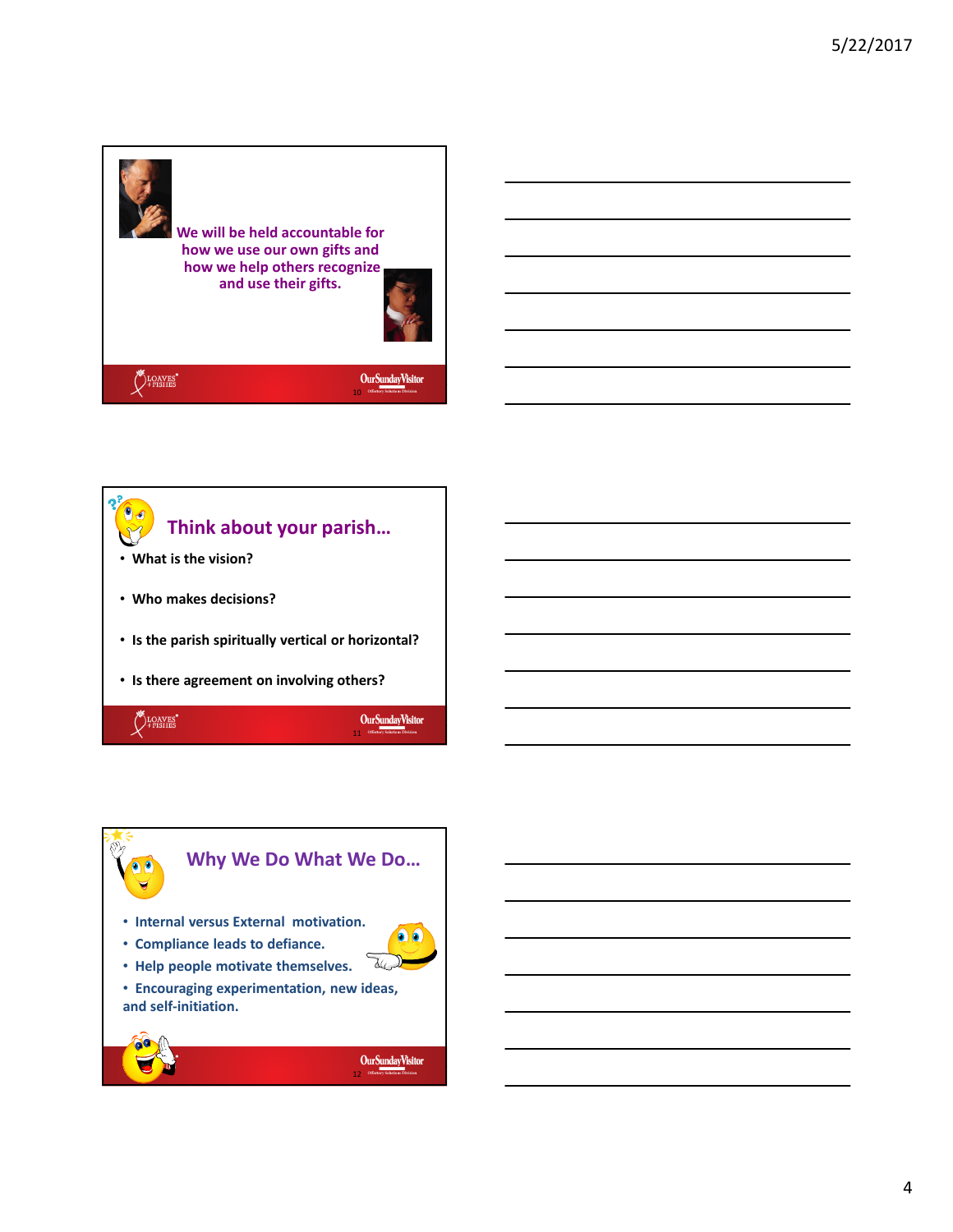



- **Gifts are in-born traits and talents that are unique to an individual.**
- **Gifts cannot be acquired. They are things that people do instinctively.**

• **When people use their God-given gifts they feel a sense of purpose and meaning in life.**







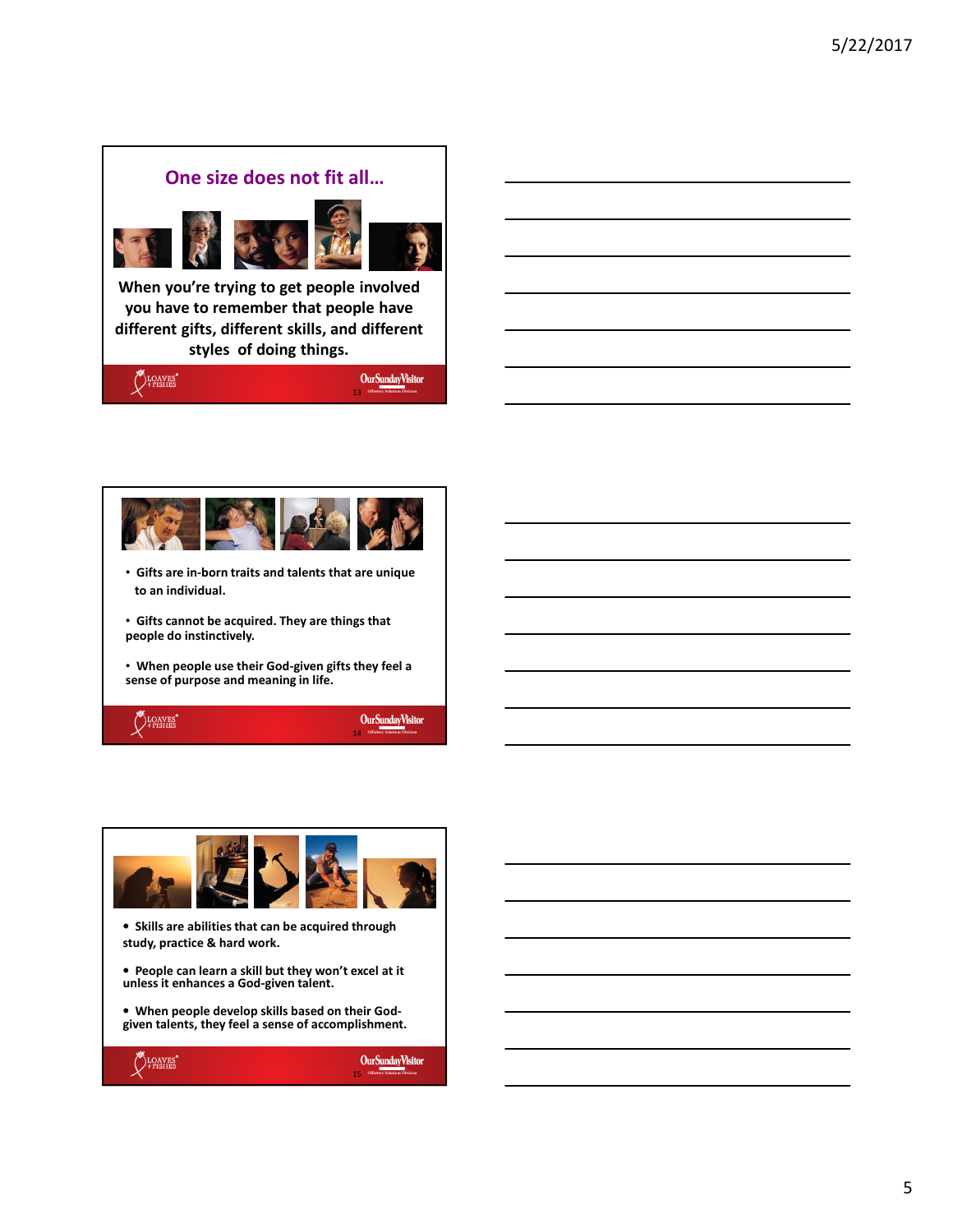

• **Style is how people prefer to use their gifts and talents.** 

• **When people operate within their preferred style, they are in their "comfort zone."** 

• **When people are outside their style, they may feel tension or frustration.** 





**Define what needs to be done Make sure people understand exactly what they are expected to do. Be clear about how much time it will take. Be clear about how long the person will be involved. Provide the help they need to be successful.**LOAVES' OurSundayVisitor 18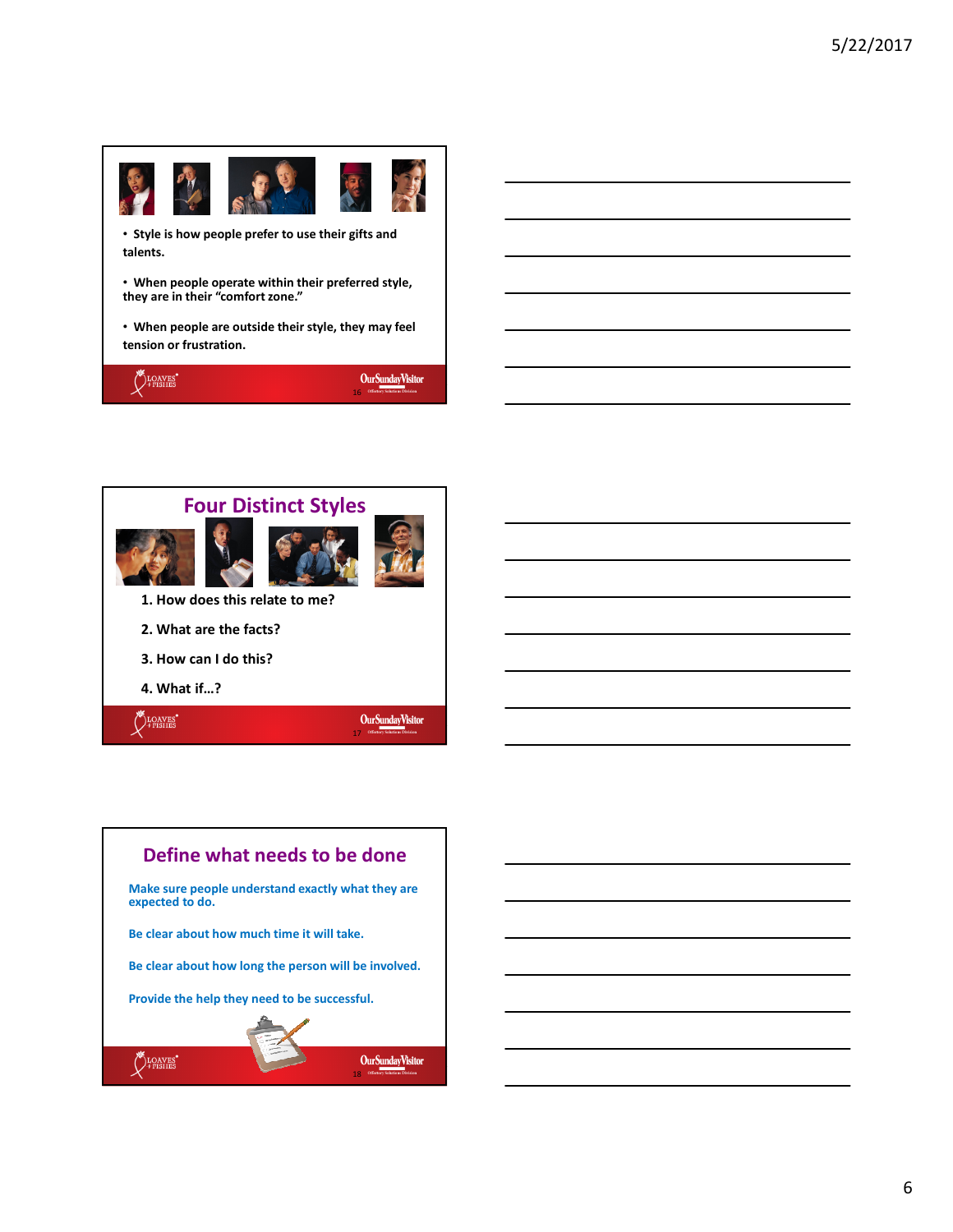## **Inviting People**



**Look for people who have want to identify their gifts and use those gifts to find meaning and purpose in their lives.**





## **Forming People for Ministry**



**Listening skills**

**Technical information** 

**Making referrals**

**Praying with people**



OurSundayVisitor

21